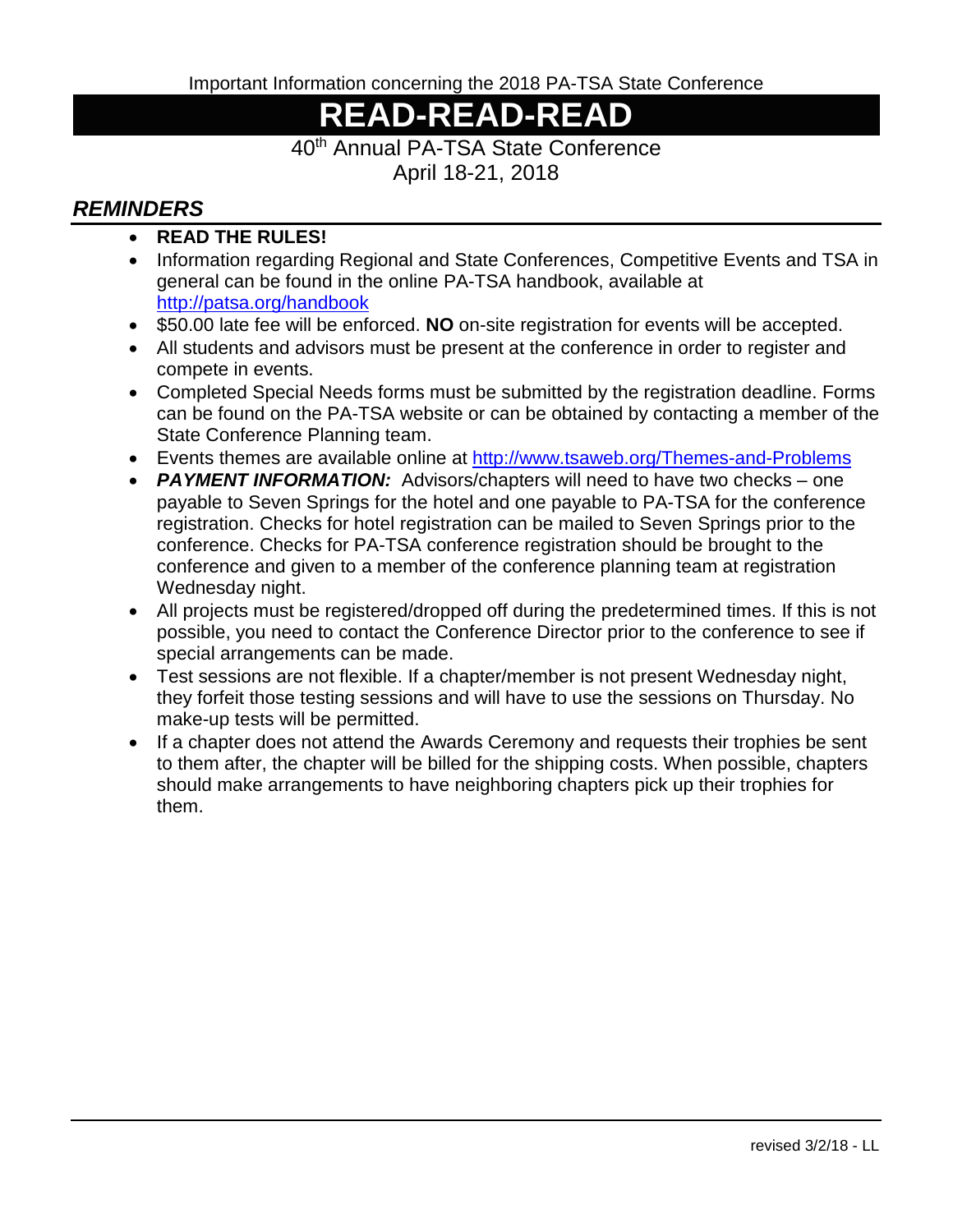## *Competitive Event Information*

Please carefully review the information below regarding competitive events for the State Conference. PA-TSA will enforce all rules and supply all materials and equipment as specified in the Middle School and High School Competitive Event Guides; any **exceptions or special instructions** have been noted below:

- **Competitive Event Entry Guidelines** see the PA-TSA Handbook, Section 6 (available online at<https://drive.google.com/file/d/0B-v-r2lvxvzWVEdiZXNWU0xYU3M/view> for complete entry guidelines.
	- Individuals may not enter team or group events, unless specifically noted in the rules.
	- Check each eligibility section in the Competitive Events Guide for a complete description of a team or a group.
	- **Maximum for any team or group is six, unless otherwise noted.**
- Be sure to follow the **NEW** 2018-2019 Middle School Competitive Events Guide.
- Be sure to download the updated PA Event Guidelines at <http://patsa.org/programs/competitive-events/pa-only>
- **Dress Code** see the PA-TSA Handbook, section 4 for complete dress code guidelines. A 20 point deduction will occur for any dress code violations. PA-TSA will accept both the new blue shirt and the traditional white shirt as outlined in the dress code guidelines.
- **Updates and Clarifications**  Please visit the National TSA website at <http://tsaweb.org/Updates-and-Clarification> prior to the conference for updates and clarifications on select event rules. We will follow these rule adjustments at the State Conference.
- **Event Times / Event Schedule**  A copy of the conference schedule will be posted on the website a minimum of one month prior to the State Conference. Students and advisors should consult this schedule when planning events. Please know that times are not flexible, unless specifically noted. It is imperative that students show up for events on time or risk potential disqualification.
	- The final conference schedule will be distributed at registration, all others are tentative.
	- Please try to select competitive events that do not conflict time-wise. If a time conflict exists, the following guidelines will be enforced:
		- The student and/or advisor must meet with the event coordinator a minimum of one half hour prior to the event.
		- The event coordinator has the right to deny any change.
		- Students arriving late for an event, without prior permission, will not be allowed to compete.
- **ID Numbers / Student Names**  As students and advisors know identification numbers prior to arrival at the conference (via iServices), students should pre-label all parts of their projects with their individual and, if applicable, team numbers. Student names should not appear in a project. If there is a need to describe what was done by each member (such as Medical Technology), the project should identify team members at Team Member #1, Team Member #2 or utilize individual identification numbers. A 20 point deduction will occur for any violations.
- **Any copyright infringement/plagiarism will result in a disqualification.** Pay close attention to the songs, images, and words you use in your projects. Use the "Student Copyright Checklist" when called for in the rules.
- Students are responsible for providing and wearing **safety glasses/goggles** for any event that requires them. Read the event rules carefully to determine which events require safety glasses/goggles. If the event is a team event, each member of the team must have his/her own pair of safety glasses/goggles.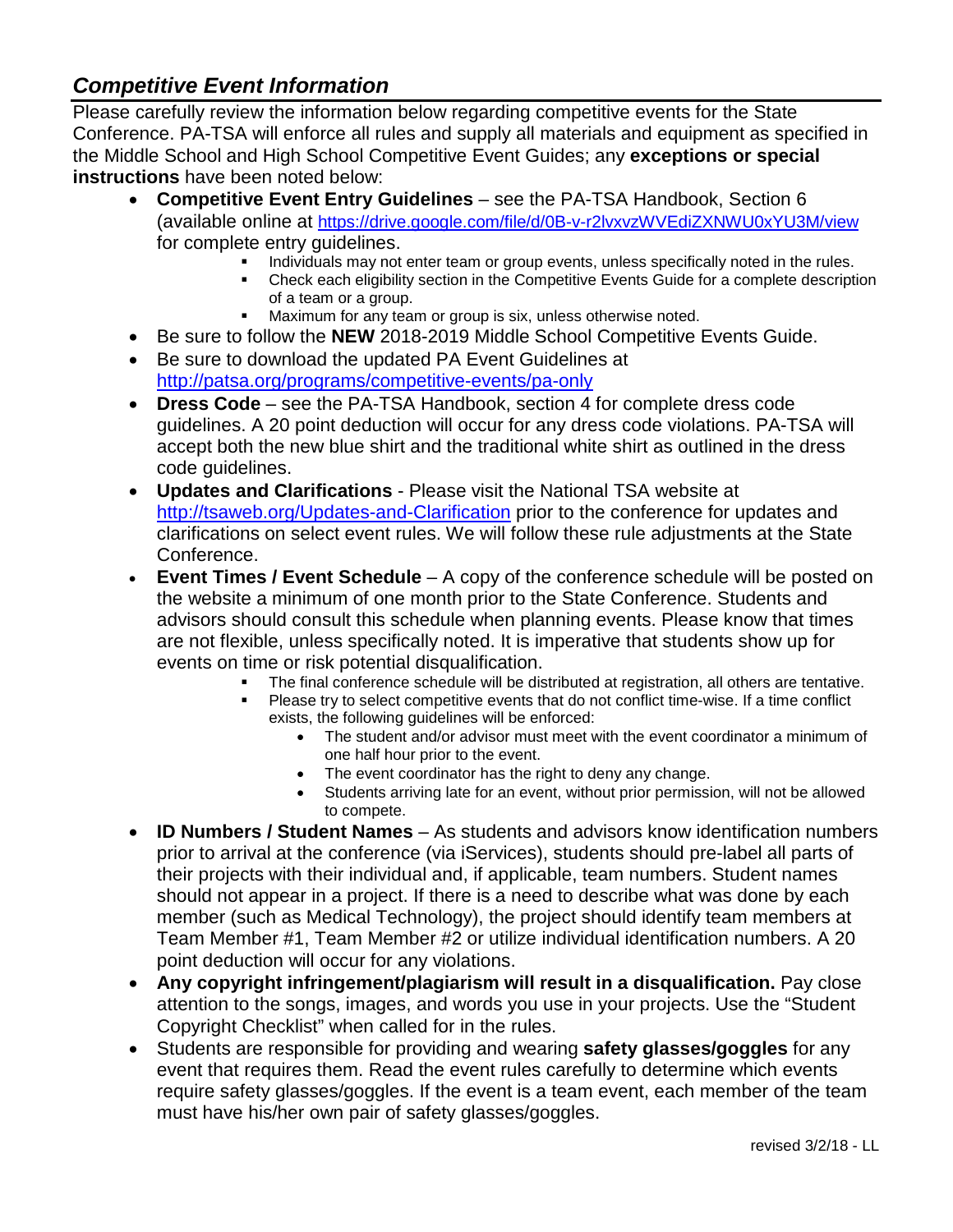- **All entries must be school appropriate in terms of content.**
- **Computer-based entries –** It is the responsibility of the student to ensure that all entries will open in the formats specified in the rules. PA-TSA will provide judges with laptops equipped with basic software. In the event that judges are unable to open an entry, the event name and entry number will be posted on the finalist board prior to finalist interviews. Students will then have a short window of time during which they can meet with the judges in an attempt to open their entry.
- **Events with a testing component** Participants must be in Dress Code C or better for the test portion of the event. Follow dress code guidelines in the Competitive Events Guide for all other portions of the event. This includes: MIDDLE SCHOOL – Chapter Team, Coding, Electrical Applications, Forensic Technology, Tech Bowl; HIGH SCHOOL – Chapter Team, Technology Bowl, PA Computer Systems and Troubleshooting
- **Events requiring computers:**
	- Students/chapters are responsible for all equipment. This includes computer, printer, cables, software, extension cords, and power strips. Check the event rules for a specific list of what each event requires. No equipment will be provided.
	- Computers will be setup at the beginning of each event. Laptops do not need to be set up in advance.
	- Laptops can be removed after the event ONLY after the interview with the judges and the judges determine they will not need to reevaluate the student's work in the possible event of a tie.
	- Desktops, if used, are to be set up in the morning for all CAD events and removed after the judging is completed for the afternoon events.
	- Students/chapters will be responsible for providing laptops for the finalist portion of all events that require them.
- **No electricity** will be provided for displays. Any special set-up and/or equipment for the display are the responsibility of the participants. Check event rules for specific regulations regarding electricity usage for each competitive event.
- **MS & HS Events that require documentation –** Per the competitive events guide, all documentation should be secured in a "clear front report cover." See below for examples. Documentation that is submitted in any other manner (including 1" binders) will receive a rules violation.



- **Semifinalist Interviews – PROCEDURE –** Semifinalists will be posted on the boards outside the Grand Ballroom. Once semifinalists are posted, contestants should report to the Snowflake room to sign-up for their interview time. Semifinalists should then report back to Snowflake a minimum of ten (10) minutes prior to their scheduled interview time. A coordinator will then send semifinalists to the base of the stairs to Festival Hall when the judges are ready for them.
	- **\*\*No semifinalists should report directly to the base of the stairs to Festival Hall.**
- **LEAP** 
	- o All **MIDDLE SCHOOL** entries must be accompanied by either an individual or team LEAP response document (check event rules for specifications). Failure to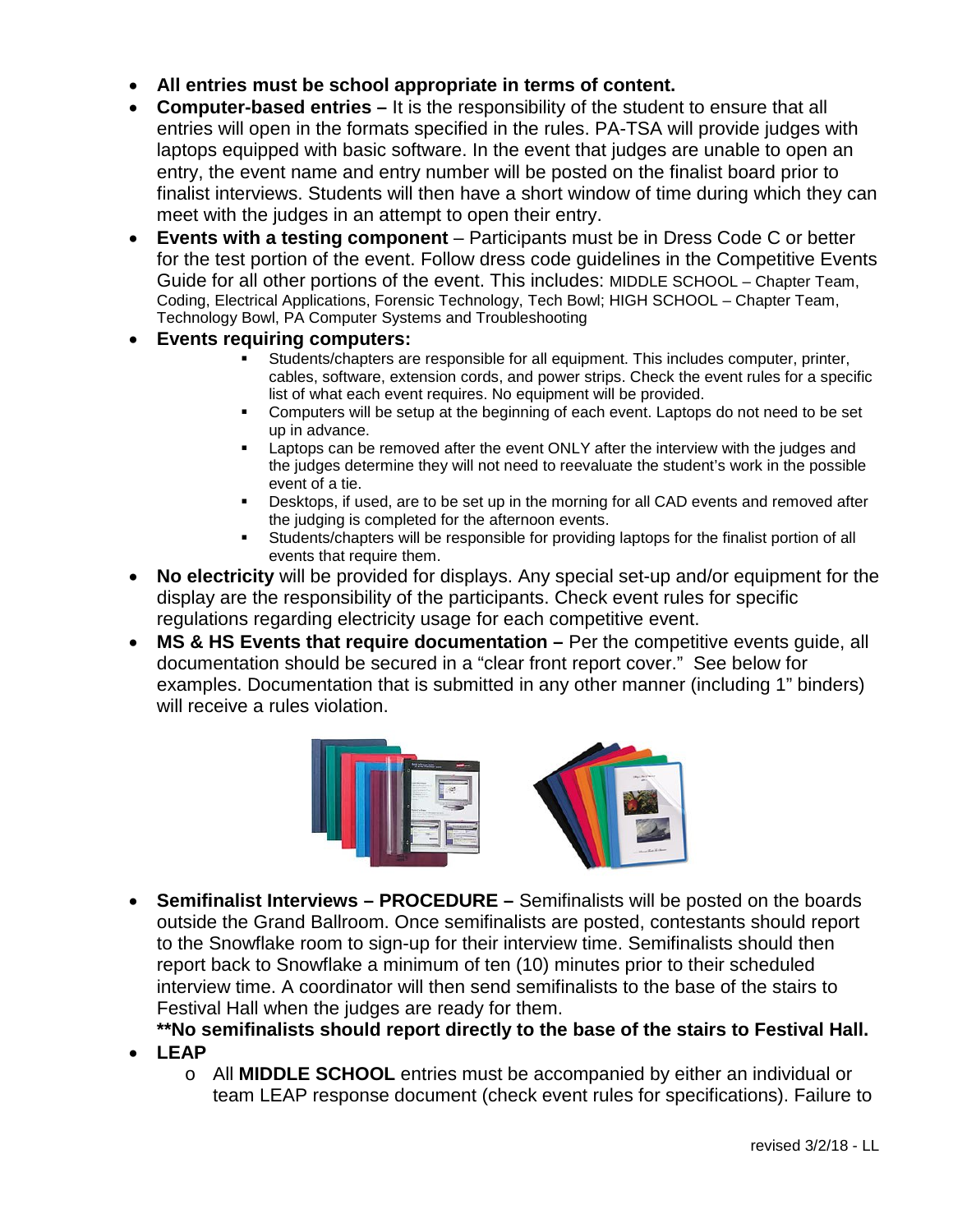provide this document will result in disqualification from the event. This does not apply to PA-only events.

- o All **HIGH SCHOOL** entries must be accompanied by either an individual or team LEAP resume (check event rules for specifications). Failure to provide this resume will result in disqualification from the event. This does not apply to PAonly events.
- o **Interviews – HIGH SCHOOL ONLY – PROCEDURE –** Whenever possible, the LEAP interview will be incorporated into the semifinalist portion of the event. If this is not possible, a separate time will be scheduled for LEAP interviews. Please consult the conference schedule for more detailed information regarding times and locations.
- *Coding (HS) -* 2018 PA state competition supported languages for the coding competition include C#, C/C++, F#, Java, Node.js, Perl, Python, Ruby, and VB.NET. All teams must bring their own computers and have all necessary coding programs downloaded before the competition begins.
- *Coding (MS) -* All teams that advance to the finalists level must bring their own computers and have the offline Scratch program downloaded before the competition begins. The offline Scratch program can be downloaded at <https://scratch.mit.edu/download>
- *CAD Events –* All CAD events, MS & HS, will be judged on the screen. No plotting.
- *Fashion Design and Technology (HS) –* Semi-finalists for Fashion Design must provide their own models for the runway show. Models must be TSA members registered for the conference. The semifinalist portion of the event will be run continuously; you will not sign up for a "time" to go, but you will select the "order" you will be called. Check the conference program for times to report. Contrary to the competitive event rules, the semifinalist portion of the event will be open for viewing and broadcast via the web for the PA-TSA State Conference.
- *Flight (MS) –* Bring an 11" x 17" piece of cardboard or foamboard to serve as a pin board during construction.
- *Junior Solar Sprint (MS) –* Time trials and semi-finalist races will be held outdoors, weather permitting. This determination will be made on-site, the evening prior to the event. In the event of inclement weather, time trials and semi-finalist races will be held indoors using AA batteries. Batteries will be provided by judges, but students must have their own battery holder mounted on their design. A single-elimination bracket will be used for the semi-finalist races. – CHECK WITH TIM
- *Prepared Presentation (HS) –* As the rules require a projector/slide presentation, PA-TSA will provide a projector for the heats and semi-finals of this event. Competitors are responsible for the computer/laptop and all necessary cables, cords, connections, etc. In addition, as per the rules, PA-TSA will provide a podium, screen, and table (approximately 6' in length).
- *Promotional Design (HS) & Promotional Marketing (MS) –* Students will be provided a USB with clipart for the onsite semifinalist task. No other clipart or graphics will be permitted.
- *Tech Bowl (HS) –* LEAP resumes must be completed and submitted prior to participation in the event, however, due to time constraints, no LEAP interviews will be held for this event. LEAP resumes will be evaluated and scores included in final tabulation.